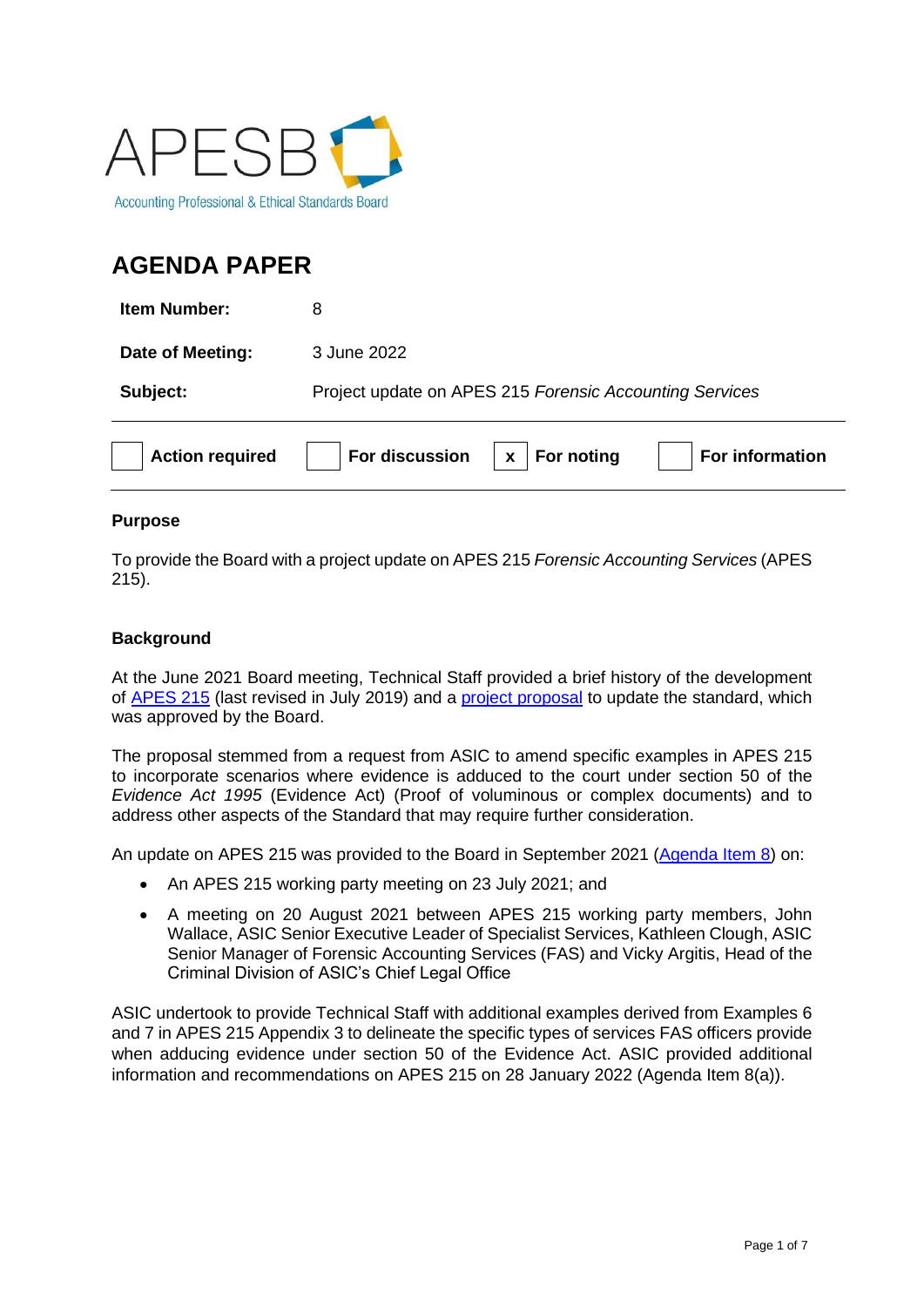## **Matters for Consideration**

#### ASIC's Further Submission

#### *Section 50 of the Evidence Act*

ASIC contends evidence adduced to the court under section 50 of the Evidence Act is not expert evidence but lay observations. ASIC note that bank officers produce the underlying documents to the court, including bank statements, bank vouchers and trace reports, and the FAS officers highlight and summarise key information directly from those source documents. ASIC refers to the findings in *Idylic Solutions Pty Ltd & Ors – Australian Securities and Investments Commission v Hobbs [2012] NSWSC 568* (ASIC v Hobbs).

Section 50 of the Evidence Act enables evidence to be adduced of the contents of 2 or more documents as a summary if the court is satisfied it would not be possible to conveniently examine otherwise due to the volume or complexity of the documents. The opinion rule does not apply to evidence adduced under section 50 and is separate from the exception to providing opinion evidence based on specialised knowledge under section 79 of the Evidence Act.

## *ASIC v Hobbs*

ASIC v Hobbs considered the admissibility of evidence summarising voluminous or complex underlying documents under section 50 of the Evidence Act. There were three bases of objection to the summaries adduced by ASIC and the liquidator, being:

- 1. that the summaries include arithmetical additions;
- 2. whether the schedules encompass an exercise of judgment or discretion and therefore statements of opinions or conclusions drawn; and
- 3. whether it was an impermissible attempt to adduce expert evidence other than in accordance with the rules of admission for such evidence.

ASIC v Hobb's findings on admissibility under section 50 of the Evidence Act, in short, were:

- 1 a document prepared through a process involving judgement or application of a calculation:
	- $\circ$  is a summary if the document prepared included the simple application of arithmetical formula (for example, summing up the total of columns);
	- is not a summary if it involves the exercise of judgement or opinion.
- 2 a document summarising other summaries is a summary; and
- 3 a conclusion based on underlying documents is not a summary.

#### *Application of APES 215*

Fundamental to applying APES 215 is determining what type of Forensic Accounting Service is provided, particularly whether it is an Expert Witness Service, which requires the Member to exercise professional judgement based on the facts and circumstances (APES 215 Appendix 2). Whether it is subsequently deemed admissible is a matter for the Court and such a decision does not change the nature of the Forensic Accounting Service.

Under APES 215, a Member may provide an Expert Witness Service, which is a Professional Activity in the context of Proceedings to give expert evidence, including expressing an opinion (an inference drawn from facts), or Other Evidence, based on the Member's specialised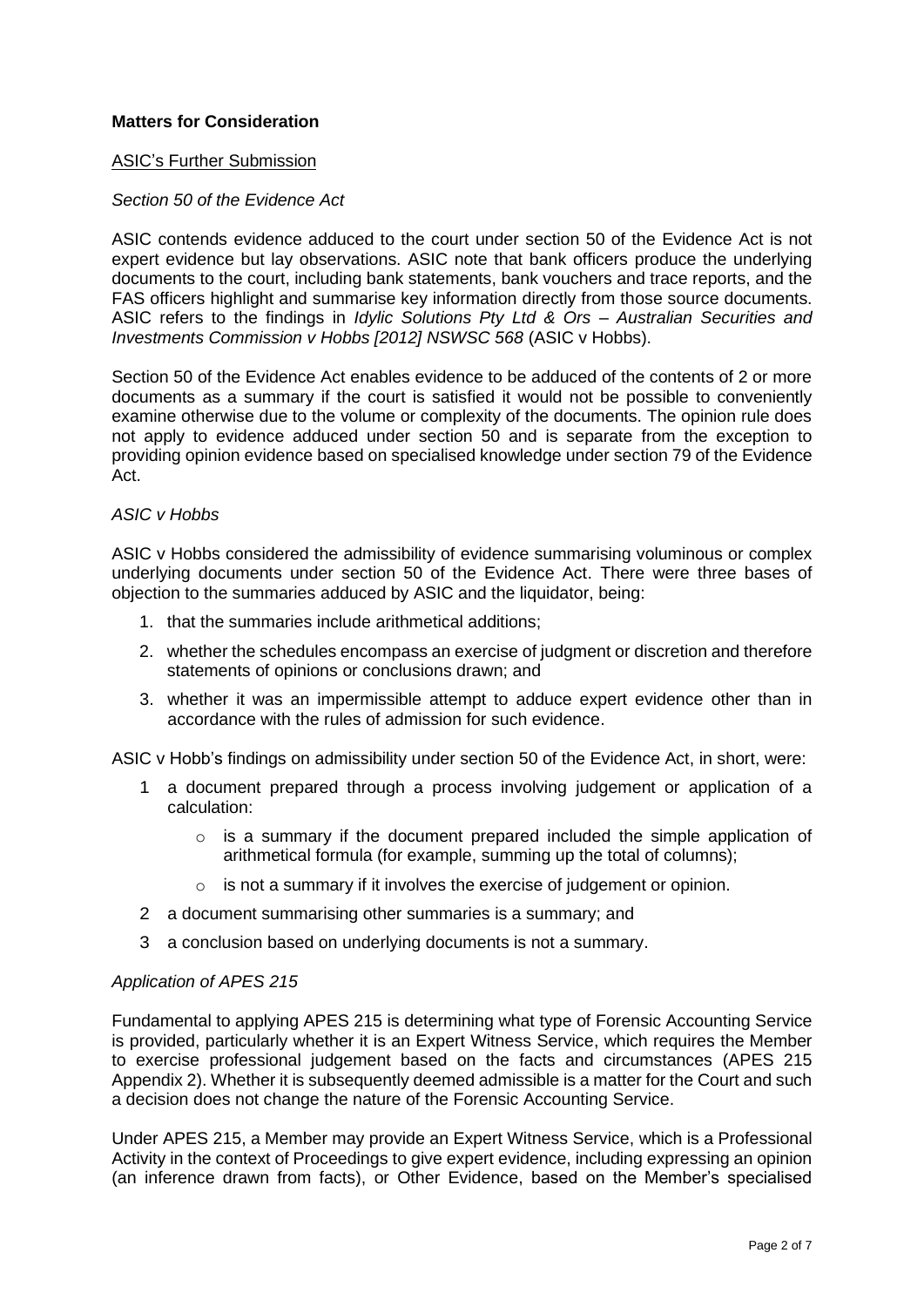knowledge derived from training, study or experience. Other Evidence does not provide an opinion but requires the application of the Member's specialised knowledge. Whether the Court subsequently deems opinion or Other Evidence as expert evidence is an after the fact matter, and the Member must comply with APES 215 in anticipation it will be treated as such.

Another important distinction relevant to ASIC's concerns is between 'observed facts' and 'scientific facts', both of which are based on the Member's observations (APES 215 Appendix 1). Observed facts are lay observations based on perceptions from one of the five senses and do not rely on expertise. On the other hand, scientific facts are true by virtue of the proper application of an accepted scientific method that is analytical or mathematical and based on expertise but not involving any significant degree of expert judgement or amount to an opinion.

Agenda Item 8(b) includes extracts from ASIC v Hobbs, *ASIC v Rich* [2005] NSWSC 149 (ASIC v Rich) on scientific facts and *Castel Electronics Pty Ltd v Toshiba Singapore Pte Ltd* [2011] FCAFC 55 relating to accountants providing expert summaries of financial evidence.

## APES 215 Working Party

Technical Staff met with an APES 215 working party, Brian Morris (APESB Board member) and Owain Stone and Brendan Halligan (APES 215 Taskforce members), on 20 May 2022 to discuss ASIC's recommendations summarised below.

## ASIC's Recommendations

The following summarises ASIC's recommendations (Agenda Item 8(a) includes the recommendations in full) and Technical Staff's initial responses:

1. **Recommendation** – Expand the definition of Lay Witness Service to align to the findings in ASIC v Hobbs by including commentary about directly observing and summarising financial transactions from underlying documents, and the example from the definition of Other Evidence on providing a summary of sales.

Technical Staff believe that summarising financial transactions from underlying documents such as a series of invoices and a general ledger might require the Member to apply specialised knowledge derived from training, study or experience. This might depend on the facts and circumstances and the exercise of professional judgement.

Specialised knowledge might assist the Member to "*identify facts which may be obscure or invisible to a lay witness"* (ASIC v Rich para 270). The example from the definition of Other Evidence emphasises this "w*hilst it may be a matter of fact as to what sales were made, the extraction and summary of this information is facilitated by the Member's specialised knowledge*."

In contrast, ASIC v Hobbs (para 101) states, "*I accept that the extraction of all entries of payments described in a particular way in the underlying documents (and the addition of those amounts) would not involve any particular expertise*".

On balance, Technical Staff disagree with ASIC's proposed amendments to the definition of Lay Witness Service.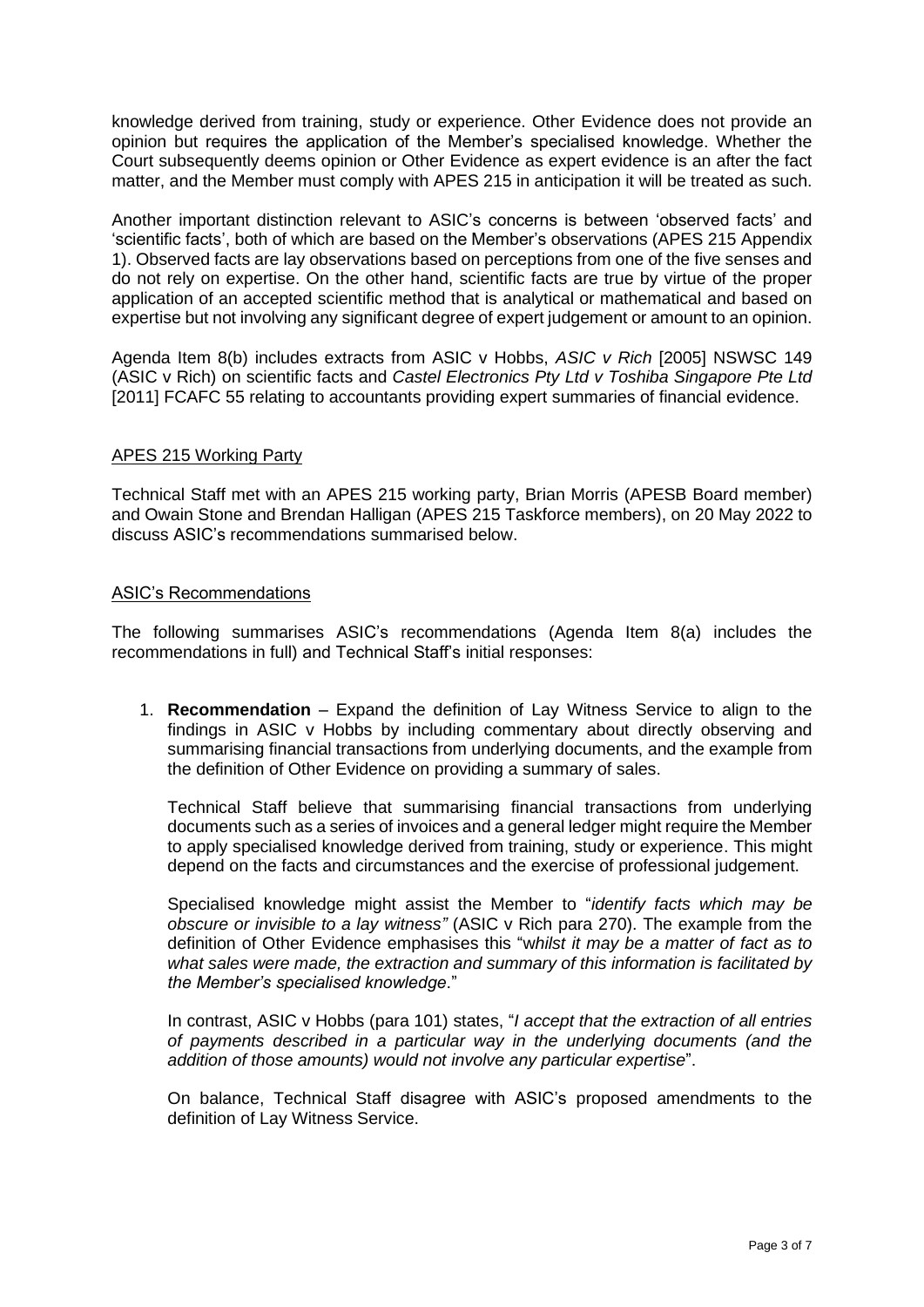However, the working party discussed a potential conflict between "*within the Member's professional knowledge*" in the definition of Lay Witness Service and "*specialised knowledge derived from the Member's training, study or experience*" in the definition of Expert Witness. A Lay Witness Service occurs during the Professional Activity but does not depend on expertise. A potential amendment could be:

*Lay Witness Service means a Professional Activity provided in the context of Proceedings to provide evidence other than expert evidence, whether orally or in the form of a Report or both. This service involves the Member giving evidence on matters within the Member's professional knowledge that are directly observed or perceived by the Member that does not require the Member to bring to bear the Member's specialised knowledge derived from training, study or experience.*

2. **Recommendation** – Remove the example of providing a summary of sales from the definition of Other Evidence (add this to Lay Witness Services) to align with ASIC v Hobbs, which held that a summary table prepared by extracting figures from underlying documents and the figures are added together is admissible as a summary under section 50 of the Evidence Act.

As noted above, Technical Staff believe this example in the definition of Other Evidence would likely result in the Member using specialised knowledge derived from training, study or experience. Without such knowledge, it may be difficult to extract relevant information and understand and ascertain the pertinent information to summarise from the underlying documents.

A potential option discussed with the working party to avoid any doubt is to amend the example in the definition of Other Evidence by replacing 'summary' with 'an analysis' to distinguish this example from a possible assignment under section 50 of the Evidence Act, which expressly refers to 'summary'.

3. **Recommendation** – Change the definition of 'observed facts' to remove 'expert' before Member.

'Observed facts' is not defined in APES 215 but is referred to in Appendix 1 "*Observed facts and scientific facts are both based on observations by the expert witness*" and that "*Observed facts are lay observations because they are based on perceptions by the expert witness using one or more of the five senses, but are not based on the application of the expert witness's expertise*".

Appendix 1 was developed to guide expert witnesses on how to deal with facts, assumptions and opinions. However, '*by the expert witness*' could potentially be removed to avoid any confusion. Other potential amendments to Appendix 1 to delineate observed and scientific facts discussed with the working party were:

- Change the Appendix's title to "Expert Evidence Facts, assumptions and opinions" to clarify its focus;
- Amend the second sentence "*They differ in that observed facts are lay observations that could be made by any witness, but scientific facts are expert observations made by an expert applying the expert's specialised knowledge derived from training, study or experience*."
- Amend the example "*An example might be a complex financial calculation by a Member that is based on the application of specialised knowledge, but that*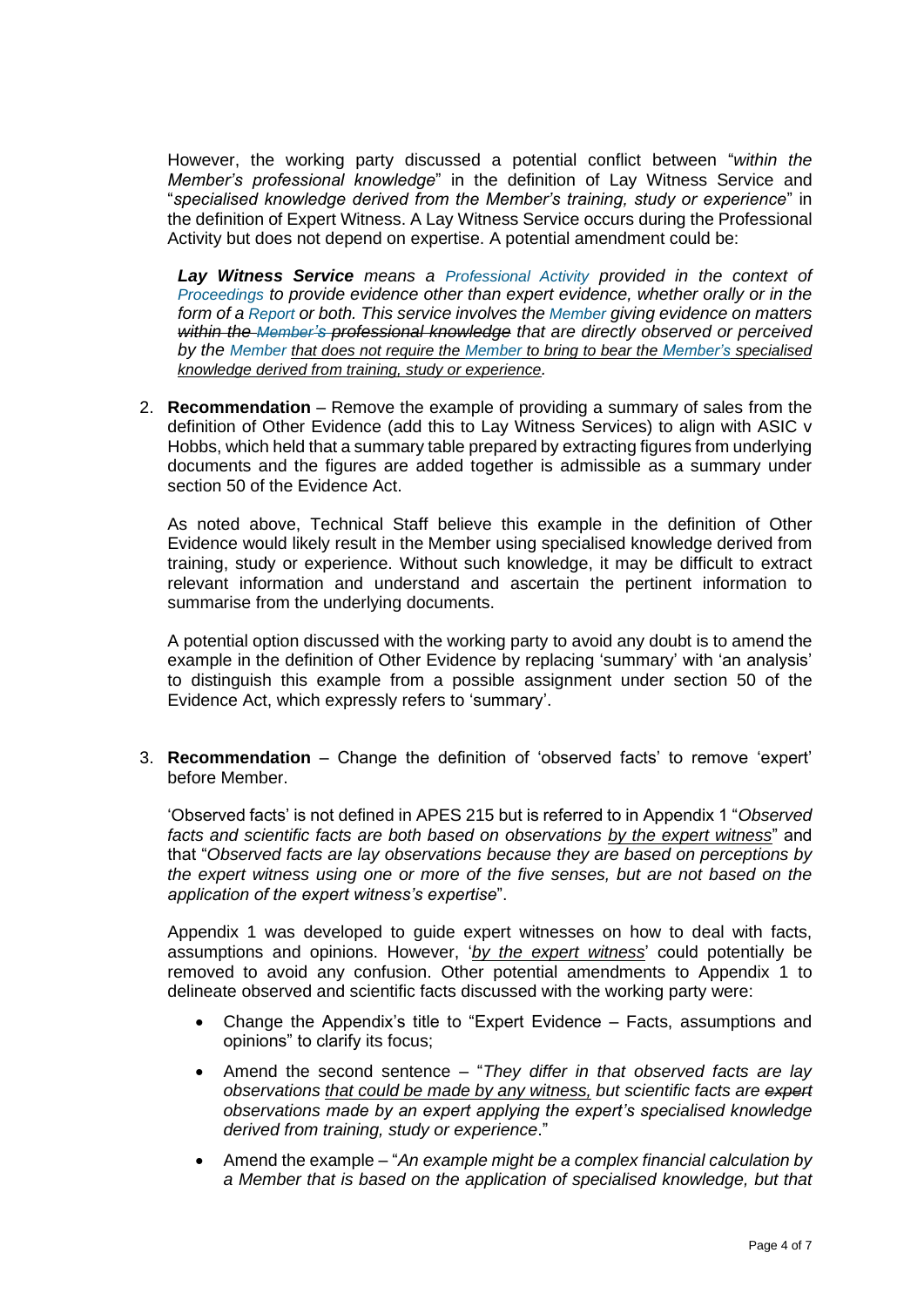*does not amount to an opinion about either the matters that are the subject of the calculation or conclusions that might follow from the calculation that has been undertaken."*

4. **Recommendation** – Amend the decision tree in APES 215 Appendix 2 to note the distinction between direct observations and inferences by including a level under 'Is the service to provide evidence?' and if 'yes' whether an inference is drawn and if no leading to 'Lay Witness Service'.

The important distinction between an Expert Witness Service or a Lay Witness Service is not whether an inference is made, it is whether the service is based on specialised knowledge derived from training, study or experience.

Technical Staff disagree with ASIC's recommendation as it does not contemplate expert evidence not involving an opinion (an inference drawn from facts), i.e., Other Evidence. This would include, for example, scientific facts where an expert "*may observe and record something by bringing to bear his or her expertise*" (ASIC v Rich para 269). Direct observations can result in Other Evidence, scientific facts or lay observations.

The working party discussed potential amendments to Appendix 2 to highlight the application of APES 215 as per the following mark-up:

- "It is the intention to give expert evidence that is relevant and in turn creates the obligation for a Member to comply with the requirements of this Standard including Section 5"; and
- add "If the service to be provided is a Forensic Accounting Service but not an Expert Witness Service, the Member is required to comply with the requirements of the Standard other than Section 5".
- 5. **Recommendation** Revise Example 6 in Appendix 3 of APES 215 to be a 'Lay Witness Service' as this relates to summarising complex transactions based on related accounting journals and ledger entries, and the role does not require commentary on the accuracy of the journals. ASIC believes the assignment only requires the Member to observe information in the source documents and summarise it, and 'summary' under section 50 of the Evidence Act refers to the nature of the document, not how it was prepared.

Technical Staff believe that summarising complex transactions based on related accounting journals and ledger entries would require the Member to apply specialised knowledge derived from training, study or experience and would constitute Other Evidence. Whilst '*complexity of the documents*' is used in Section 50 of the Evidence Act, the use of complex in Example 6 in Appendix 3 infers the application of expertise.

Like the microbiologist (described in para 270 ASIC v Rich), the Member "*can use a particular instrument"* by accessing the accounting system for journals and ledger entries "*and can ascribe objective significance to the data he perceives*". Further, the specialised knowledge would enable the Member to locate and extract relevant reports and information and ascertain through reasoning what information is pertinent to summarise, meaning it "*is evidence of the expert's own work and observation, and it is relevant in a "secondary sense", because it forms part of the expert's reasoning process*" (para 271 ASIC v Rich).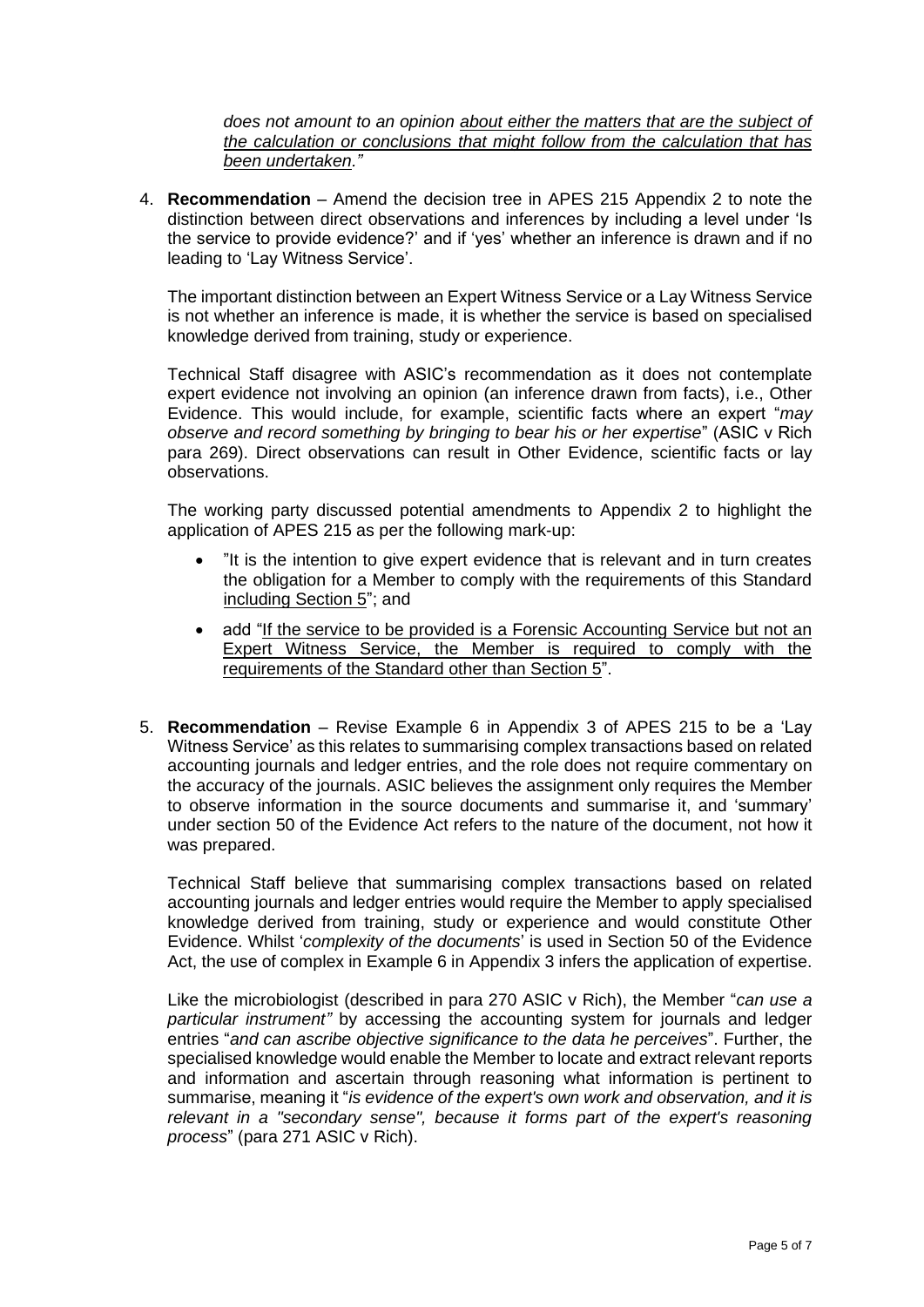Technical Staff recommend maintaining Example 6 as an example of Expert Witness. However, some potentially minor changes could be made to avoid any doubt similar to those for Other Evidence, being replacing 'summary' with 'an analysis' or 'document' throughout the example to distinguish it from a section 50 of the Evidence Act summary. Example 10 of Appendix 3 also uses 'summary' and may require changes.

- 6. **Recommendation** Expand Example 7 in Appendix 3 of APES 215 to distinguish this more clearly from Lay Witness Service by separating it into two separate scenarios on summarising the flow of funds for Proceedings:
	- a. Scenario 1 the Member reviews two bank accounts and draws an inference due to the matching characteristics of transactions that these are intra-bank transfers, which would be an Expert Witness Service.

Technical Staff believe that if the Member draws an inference, this would be the expression of an opinion (an inference drawn from facts) and would constitute an Expert Witness Service but not necessarily Other Evidence.

b. Scenario 2 – additionally, the Member supports each matching transaction with bank voucher/trace reports and summarises the source documents, which would be a Lay Witness Service.

Whilst this assignment would result in the Member summarising information from the source documents, Technical Staff believe it might require the Member to apply specialised knowledge derived from training, study or experience and constitute Other Evidence under APES 215.

The working party discussed an alternative option to amend Example 7 to cover adducing evidence of the contents of bank documents used to prepare the chart or summary, pursuant to section 50 of the Evidence Act as a Lay Witness. This would demonstrate that the Member does not use specialised knowledge derived from the Member's training, study or experience in the selection or interpretation of documents and the Member proffers no opinions in or upon the chart or summary.

This scenario could be contrasted within the same example where the selection or presentation of the chart or summary requires the Member to exercise their accounting skills, notwithstanding the intention to adduce the evidence under section 50 of the Evidence Act, making them an Expert Witness as it involved specialised knowledge. This could include that if the court receives submissions or evidence of the Member's training, study and experience in accounting, the Member should treat this as Expert Witness even if adducing under section 50 of the Evidence Act.

7. **Recommendation** – Make paragraph 7.2 of APES 215 a requirement paragraph mandating Members in Business to utilise a system of quality control due to the risks and responsibilities being higher in the business arena, especially with criminal matters.

Technical Staff disagree with this recommendation. Paragraph 7.1 of APES 215 requires Members in Public Practice to comply with APES 320 *Quality Control for Firms* (recently reissued as *Quality Management for Firms that provide Non-Assurance Services*). However, APES 320 does not apply to Members in Business. Paragraph 7.2 of APES 215 recommends Members in Business to utilise a system of quality control, including appropriate policies and procedures on elements from APES 320.